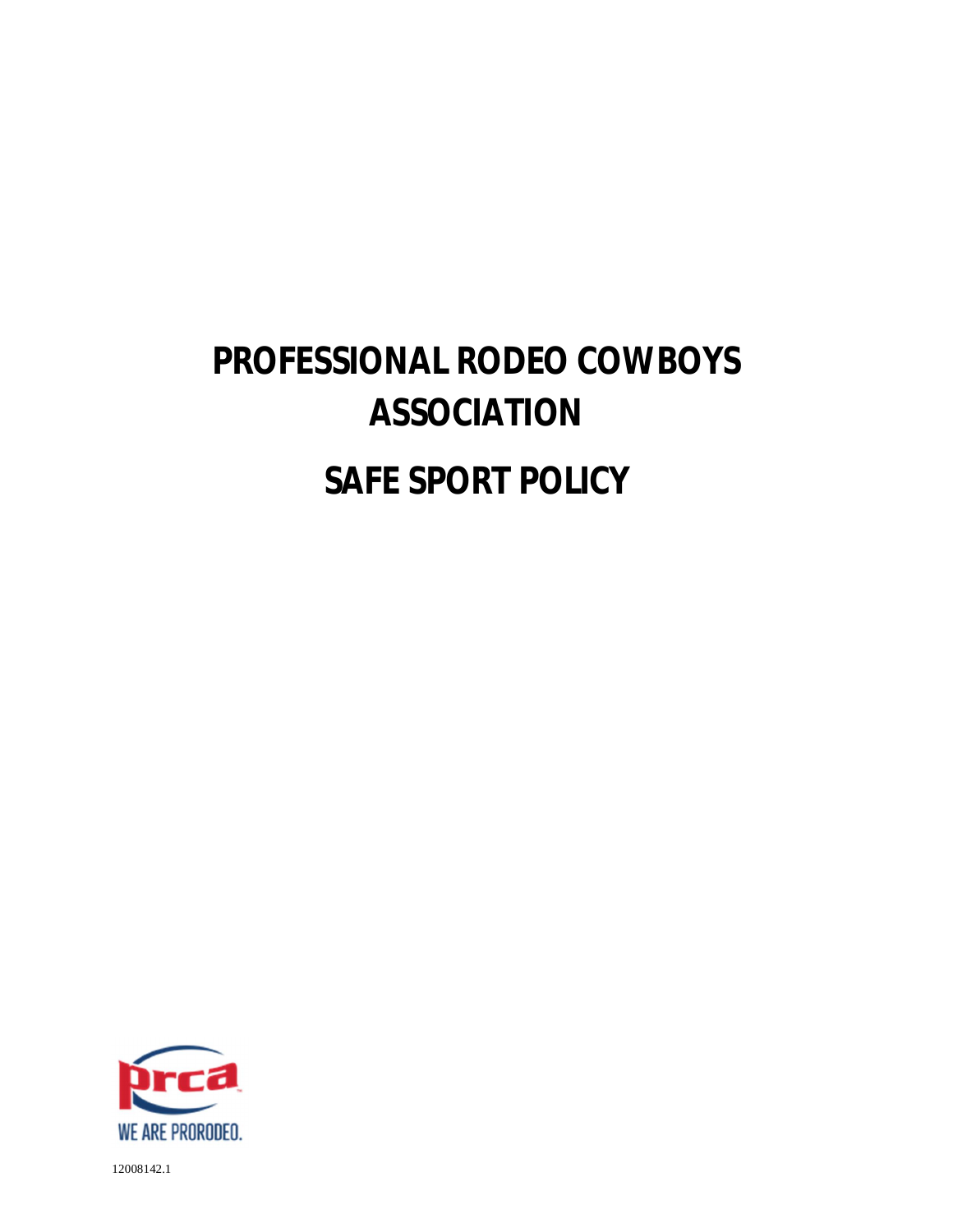## **Contents**

|                                                             | Page |
|-------------------------------------------------------------|------|
| <b>Introduction</b>                                         | 3    |
| <b>Section I - Prohibited Conduct</b>                       | 4    |
| <b>Sexual Misconduct</b>                                    | 4    |
| <b>Physical Misconduct</b>                                  | 5    |
| <b>Bullying and Harassment</b>                              | 6    |
| <b>Section II -- Education and Awareness Training</b>       | 7    |
| Section III -- Screening and Background Check Program       | 8    |
| Section IV -- Reporting of Concerns of Abuse and Misconduct | 11   |
| Section V -- Responding to Reports of Abuse and Misconduct  | 13   |

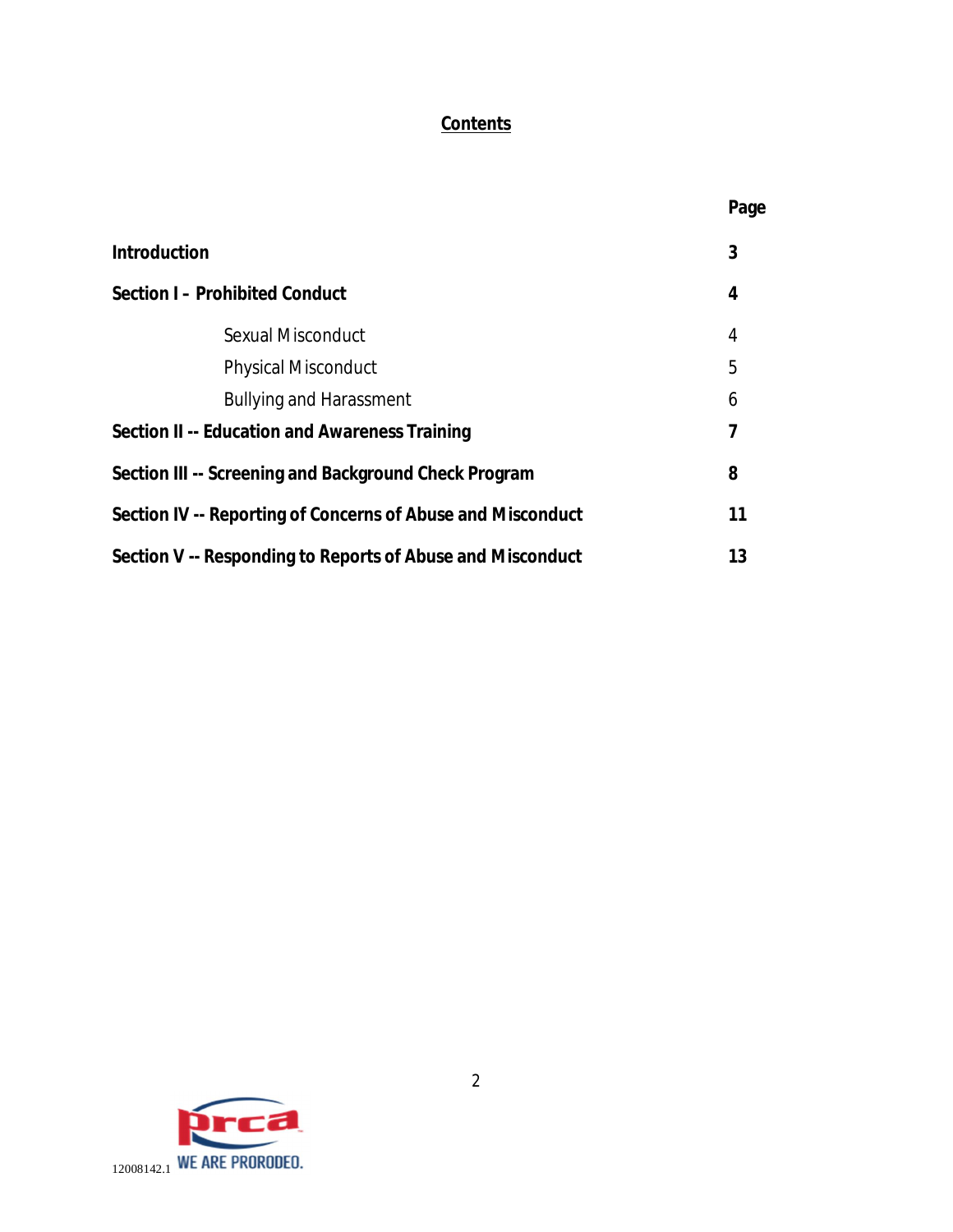## **Introduction**

The Professional Rodeo Cowboys Association ("PRCA") is committed to the safety of its staff, members, and fans. As part of that commitment, the PRCA has developed and will enforce this Safe Sport Policy ("Policy") and takes seriously any reports of alleged violations of this Policy.

For purposes of this Policy, the following definitions apply:

**Covered Individual** is an individual who is subject to this Policy, and is defined as any individual who is a:

- Member of the PRCA
- PRCA Employee (defined as an individual employed directly by the PRCA)  $*$
- PRCA Contractor (defined as an individual contracted directly with the PRCA)  $*$
- An individual employed by, or contracted with, a PRCA-sanctioned event, other than a PRCA Employee or PRCA Contractor\*
- PRCA Volunteer (defined as an individual volunteering directly with, and under the control and supervision of, the PRCA; PRCA Volunteers do not include, for example, volunteers enlisted by a PRCA Rodeo Committee) \*
- Volunteer at a PRCA-sanctioned event, other than a PRCA Volunteer
- PRCA Executive Council or Board Member
- PRCA Internal Committee Member (defined as a member of an internal PRCA committee, and not including individuals who are solely members of external committees such as PRCA Rodeo Committees)
- PRCA Rodeo Committee member

**Protected Individual** is an individual who is protected by this Policy from Misconduct by a Covered Individual, and is defined as any individual who is a:

- Member of the PRCA
- PRCA Employee or Contractor
- An individual employed by, or contracted with, a PRCA-sanctioned event, other than a PRCA Employee or PRCA Contractor
- PRCA Volunteer
- Volunteer at a PRCA-sanctioned event, other than a PRCA Volunteer
- PRCA Executive Council or Board member
- PRCA Internal Committee Member
- PRCA Rodeo Committee member
- PRCA sponsor
- PRCA fan or PRCA-sanctioned event attendee

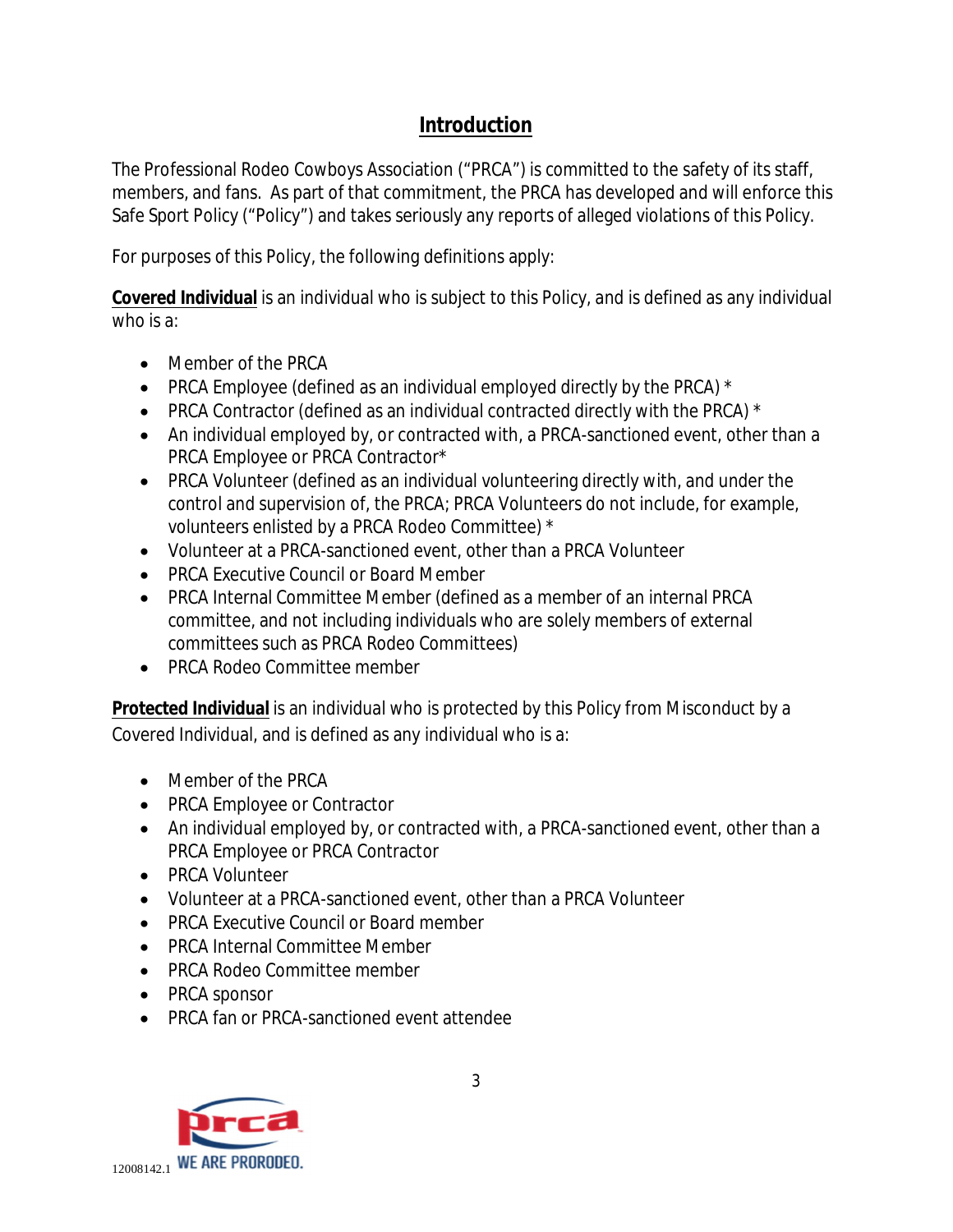**Misconduct** is any violation of this Policy by a Covered Individual.

**Minor**, as used in this policy, is an individual under the age of 18, or who is otherwise categorized as a minor or child by law in the relevant jurisdiction.

**Scope.** This Policy applies to any Misconduct occurring at a PRCA-sanctioned rodeo or event, or in connection with a PRCA-sanctioned rodeo or event. This Policy also applies to certain criminal offenses as discussed in the Section III.

\*PRCA Employees and PRCA Contractors may be disciplined for Misconduct pursuant to the relevant employment policies of, or contract with, the PRCA, and are not entitled to the process, including the hearing process, discussed in Section V of this Policy, except to the extent that they are also members of the PRCA, in which case they may use the hearing process only in connection with their membership in the PRCA. PRCA Volunteers are not entitled to the process, including the hearing process, discussed in Section V of this Policy, except to the extent that they are also members of the PRCA, in which case they may use the hearing process only in connection with their membership in the PRCA.

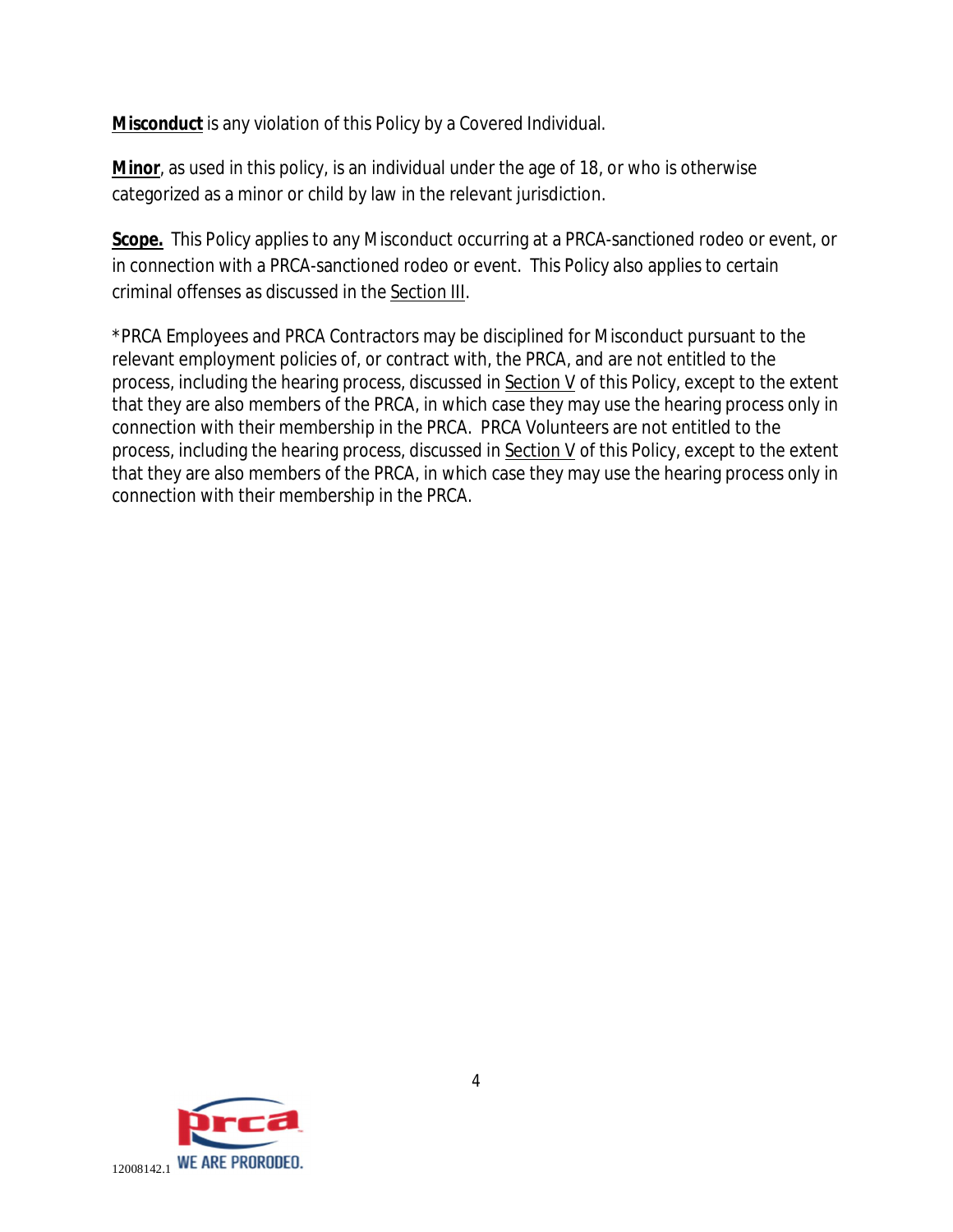## **Section I – Prohibited Conduct**

The policies below address the following types of misconduct and set forth boundaries for appropriate and inappropriate conduct:

- Sexual Misconduct
- Physical Misconduct
- Emotional Misconduct
- Bullying and Harassment
- Hazing

All Covered Individuals should familiarize themselves with each form of misconduct and refrain from engaging in misconduct and/or violating this Policy.

Covered Individuals are encouraged, and in some cases required, to report suspected violations of this Policy, as described in Section IV. Reporting parties should not attempt to evaluate the credibility or validity of sexual abuse or child abuse allegations before reporting to the PRCA.

In addition to reporting within the PRCA, individuals must also report suspected child physical or sexual abuse to appropriate law enforcement authorities when required under applicable law.

How the PRCA responds to an allegation of abuse or misconduct is described in Section V of this Policy.

## **Sexual Misconduct**

It is the policy of the PRCA that there shall be no sexual misconduct within the Scope of this Policy involving any Protected Individual by any Covered Individual.

### **Sexual misconduct** is defined as:

(1) Any touching or non-touching sexual interaction that is (a) nonconsensual or forced, (b) coerced or manipulated, or (c) perpetrated in an aggressive, harassing, exploitive, or threatening manner;

(2) Any act or conduct described as sexual abuse, assault, or misconduct under federal, state, or local law (e.g., sexual abuse/assault, sexual exploitation, rape, unwanted sexual contact), or an attempt thereof;

(3) Any sexual abuse or assault, or attempted sexual abuse or assault, of a minor. Sexual abuse of a minor occurs when an adult touches a minor for the purpose of causing the sexual arousal or gratification of either the minor or the adult. Sexual abuse of a minor also

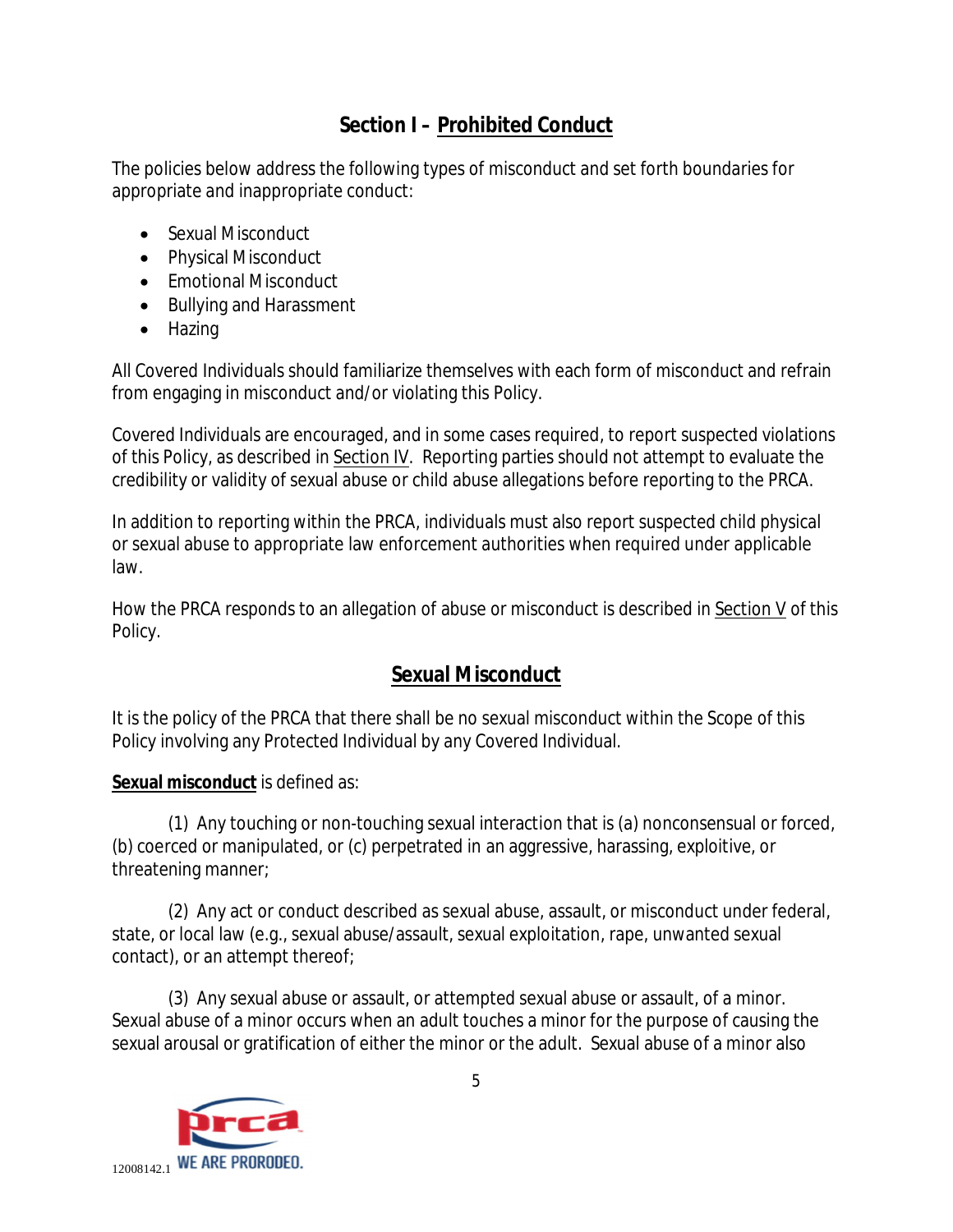occurs when a minor touches an adult for the sexual arousal or sexual gratification of either the minor or the adult, if the touching occurs at the request or with the consent of the adult. Neither consent of a minor to the sexual contact, nor mistake as to a minor's age, are defenses to a complaint of sexual abuse or assault, attempted sexual abuse or assault, or misconduct, involving a minor.

**Sexual misconduct** also includes the following:

Sexual contact between or among minors can also be abusive if there is a significant disparity in age, development, or size, or if there is the existence of an aggressor, or where there is an imbalance of power and/or intellectual capabilities. The sexually abusive acts may include sexual penetration, sexual touching, or non-contact sexual acts such as exposure or voyeurism.

Sexual misconduct can occur between adults or to an adult. Sexual misconduct includes sexual interactions that are nonconsensual or accomplished by force or threat of force, or coerced or manipulated, regardless of the age of the participants.

Sexual misconduct can also include **non-touching offenses**, such as sexually harassing behaviors, including (without limitation): an adult discussing his/her sex life with a minor; an adult asking a minor about his/her sex life; a Covered Individual requesting or sending a nude or partial dress photo to a Protected Individual; an adult exposing minors to pornographic material; etc.

Sexual misconduct also includes but is not limited to the sexual exploitation of minors, enticement of a minor, possession and/or distribution of child pornography, or attempts to commit any of these violations.

Without limiting the above, any act or conduct described as sexual abuse or assault, sexual misconduct or child sexual abuse, or attempts of these offenses, under applicable federal, state, or local law constitutes sexual misconduct under this Policy.

# **Physical Misconduct**

It is the policy of the PRCA that there shall be no physical misconduct within the Scope of this Policy involving any Protected Individual by any Covered Individual.

**Physical misconduct** means physical contact with a Protected Individual that intentionally causes, or has the potential to cause, the Protected Individual to sustain bodily harm or personal injury and includes physical abuse. Physical misconduct also includes physical conduct that intentionally creates a threat of immediate bodily harm or personal injury. Physical misconduct may also include intentionally hitting or threatening to hit a Protected Individual with objects or sports equipment.

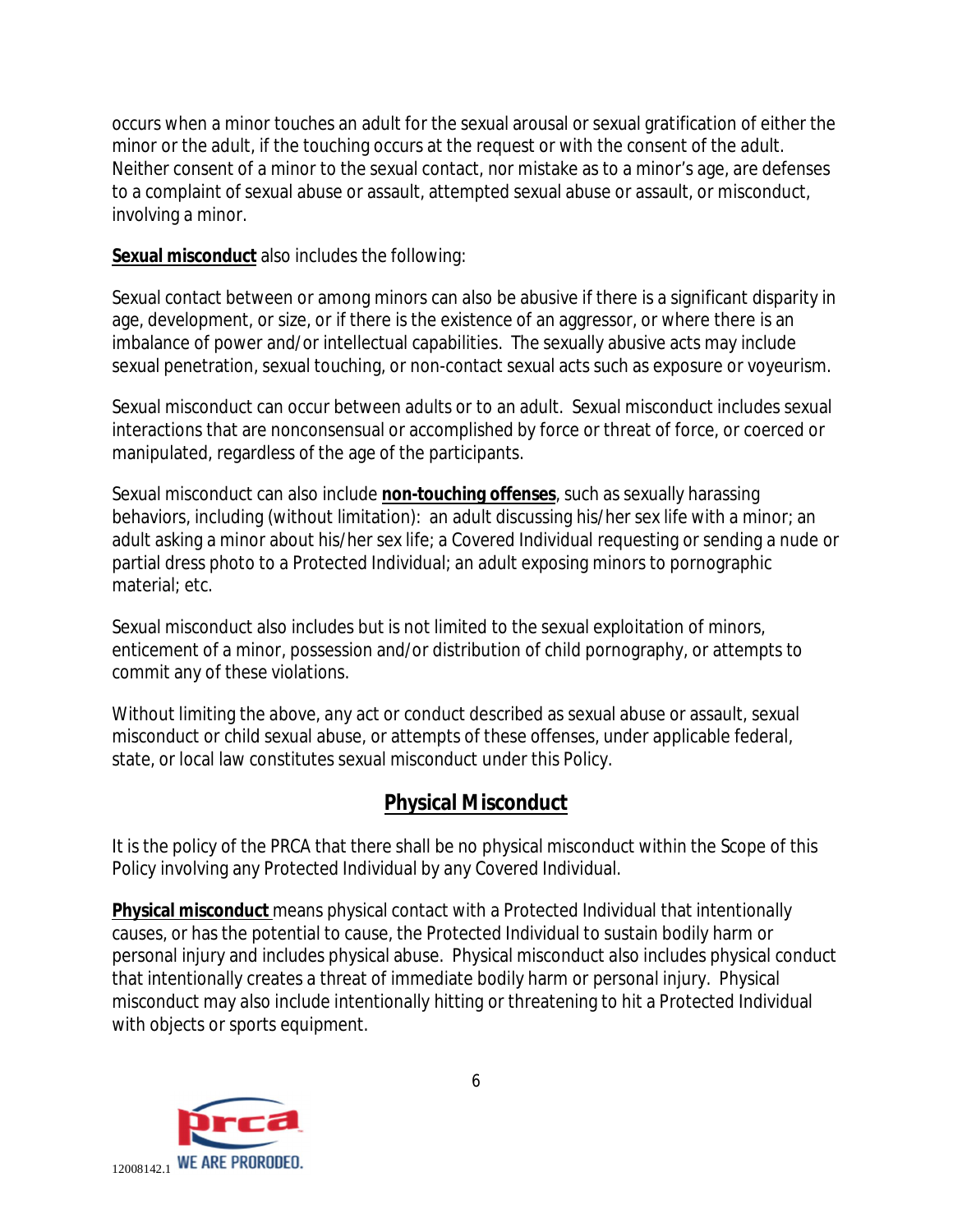In addition to physical contact or the threat of physical contact with a Protected Individual, physical abuse also includes providing alcohol to a Protected Individual under the legal drinking age.

Without limiting the above, any act or conduct described as physical abuse or misconduct under applicable federal, state, or local law constitutes physical misconduct under this policy.

Physical misconduct does not include physical contact that is reasonably designed to coach, teach, demonstrate or improve a sport skill, including physical conditioning, team building and appropriate discipline. Physical misconduct does not include corporal punishment by a parent or guardian toward his or her child, outside of the Scope of this Policy, unless the act violates federal, state, or local law. Physical misconduct also does not include PRCA member-onmember physical misconduct outside of the Scope of this Policy.

## **Bullying and Harassment**

It is the policy of the PRCA that there shall be no harassment or bullying behavior within the Scope of this Policy involving any Protected Individual by any Covered Individual.

### **Bullying**

**Bullying** is a *pattern* involving the use of coercion to obtain control over, or to be habitually cruel to, another person. Bullying involves an intentional, persistent or repeated pattern of committing or willfully tolerating physical and non-physical behaviors that cause fear, humiliation, or physical harm to socially exclude, diminish, or isolate another person. Bullying can occur through written, verbal or electronically transmitted expression or by means of a physical act or gesture. Bullying behavior is prohibited in any manner within the Scope of this Policy.

Examples of bullying include, but are not limited to, a pattern of *physical behaviors*, including punching, kicking or choking a participant; and/or a pattern of *verbal and emotional behaviors*, including, without limitation, the use of electronic communications (i.e., "cyber bullying"), to harass, frighten, degrade, intimidate, or humiliate. (A pattern may also be made up of both *physical* and *verbal/emotional* behaviors.)

### **Harassment**

**Harassment** includes any *pattern* of repeated physical and/or non-physical behaviors that (a) are intended to cause fear, humiliation, or annoyance, (b) offend or degrade, (c) create a hostile environment, or (d) reflect discriminatory bias in an attempt to establish dominance, superiority, or power over an individual participant or group based on gender, race, ethnicity, culture, religion, sexual orientation, gender expression, or mental or physical disability.

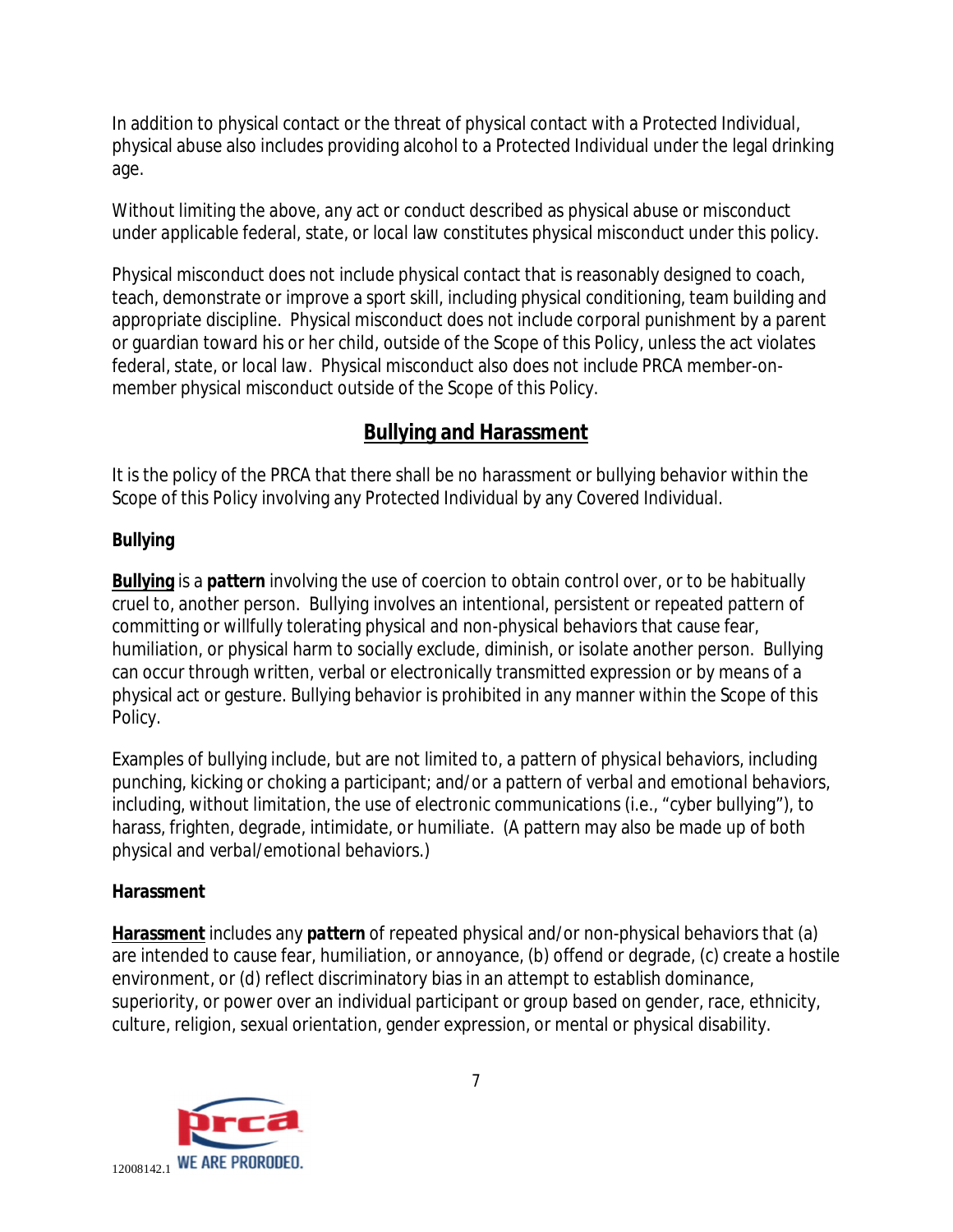Examples of harassment prohibited by this Policy include, without limitation, a pattern of such non-physical offenses as (a) making negative or disparaging comments about a participant's sexual orientation, gender expression, disability, religion, skin color, or ethnic traits; or (b) displaying offensive materials, gestures, or symbols.

**Sexual harassment** is a form of harassment prohibited by this Policy. It shall be a violation of this Policy for a Covered Individual to harass a Protected Individual through conduct or communications of a sexual nature or to retaliate against anyone that reports sexual harassment or participates in a sexual harassment investigation.

Unwelcome sexual advances, requests for sexual favors, or other verbal, nonverbal or physical conduct of a sexual nature may constitute sexual harassment, even if the harasser and the individual being harassed are the same gender, and whether or not the individual resists or submits to the harasser, when:

- 1. Submission to such conduct is made either explicitly or implicitly a term or condition of a Protected Individual's participation in any activity; or
- 2. Submission to or rejection of such conduct by a Protected Individual is used as the basis for decisions affecting the Protected Individual; or
- 3. Such conduct is sufficiently severe, persistent or pervasive such that it limits a Protected Individual's ability to participate in or benefit from an event within the Scope of this Policy or it creates a hostile or abusive environment within the Scope of this Policy.

Sexual harassment does not have to be a pattern of repeated behavior to violate this Policy if the instance(s) is severe and would otherwise meet the definition of sexual harassment.

Any conduct of a sexual nature directed by an adult to a minor is presumed to be unwelcome and shall constitute sexual misconduct or harassment, regardless of whether it is part of a pattern of repeated behavior.

Acts of verbal or physical aggression, intimidation or hostility based on sex, but not involving conduct of a sexual nature may also constitute sexual harassment.

# **Section II – Education and Awareness Training**

The PRCA will implement education and awareness training strategies in order to better implement this Policy, deter misconduct, and enhance detection and reporting of violations in compliance with this Policy.

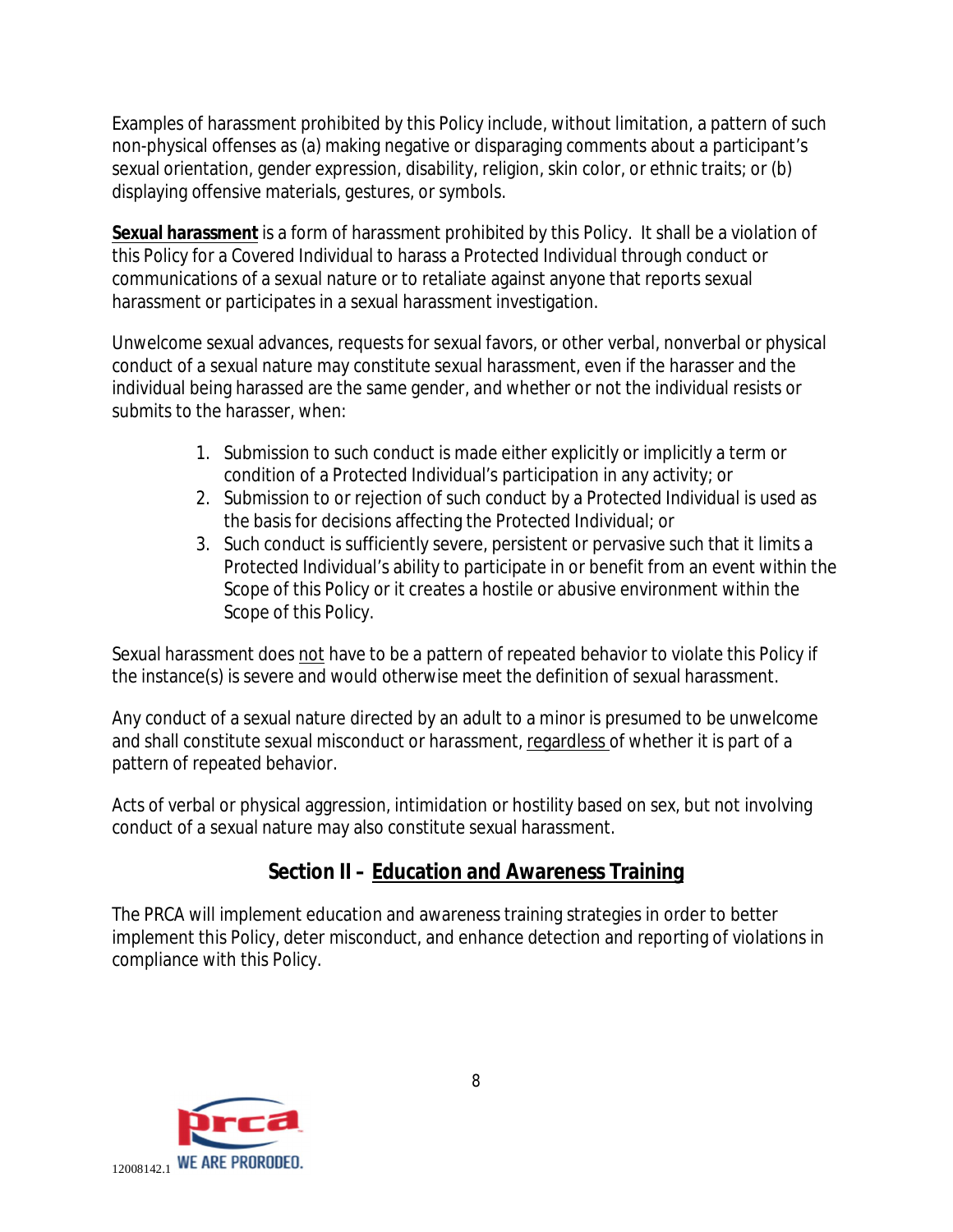## **Section III -- Screening and Background Check Program**

The PRCA's Screening Policy includes set criteria for which a person may be disqualified and prohibited from participating in the PRCA's activities and affairs. Under the policy, the PRCA will not authorize or sanction any of the below-described individuals to participate in the PRCA's activities or affairs unless that person consents to be screened and passes a criminal background screen conducted by the PRCA. The PRCA may also refuse to provide, or may terminate or suspend, membership in the PRCA, based on a failed background check.

### **PRCA Screening:**

The PRCA shall conduct screening of its Executive Council, Board members, staff members, PRCA Internal Committee Members, and event representatives, and other individuals participating in the PRCA's activities or affairs who do significant work with minors in their role with the PRCA, as follows. The PRCA may also conduct screening of PRCA Rodeo Committee members, in its discretion.

- All Executive Council, Board, staff members, PRCA Internal Committee Members, and event representatives shall be screened as a condition of their election or appointment to the position and then shall be re-screened every year while in such position(s).
- All other individuals subject to this Screening Policy shall be screened as a condition of being selected for such position prior to the commencement of each applicable event or program and shall be re-screened every year if the position lasts longer than one (1) year but need only be screened once per year if engaged in multiple positions lasting less than one (1) year.

A person may be disqualified or prohibited from serving as a PRCA Executive Council member, Board member, staff member, PRCA Internal Committee Member, event representative, working with minors, or participating in the PRCA's activities or affairs, if his or her background check reveals any convictions, deferred sentences, adjudications, pleas of guilty or no contest, or pending charges (for purposes of this Screening Policy, diversion agreements are considered pending charges unless and until the agreement is fulfilled and the charges are dismissed), for the enumerated crimes described below.

The PRCA's criminal background check report will return a "red light," "yellow light," or "green light" finding. A green light finding means that the background check vendor located no disqualifying records. A red light finding means the criminal background check revealed a disqualifying criminal record rendering the individual ineligible from serving as a PRCA Executive Council member, Board member, staff member, PRCA Internal Committee Member, event representative, working with minors, or participating in the PRCA's activities and affairs.

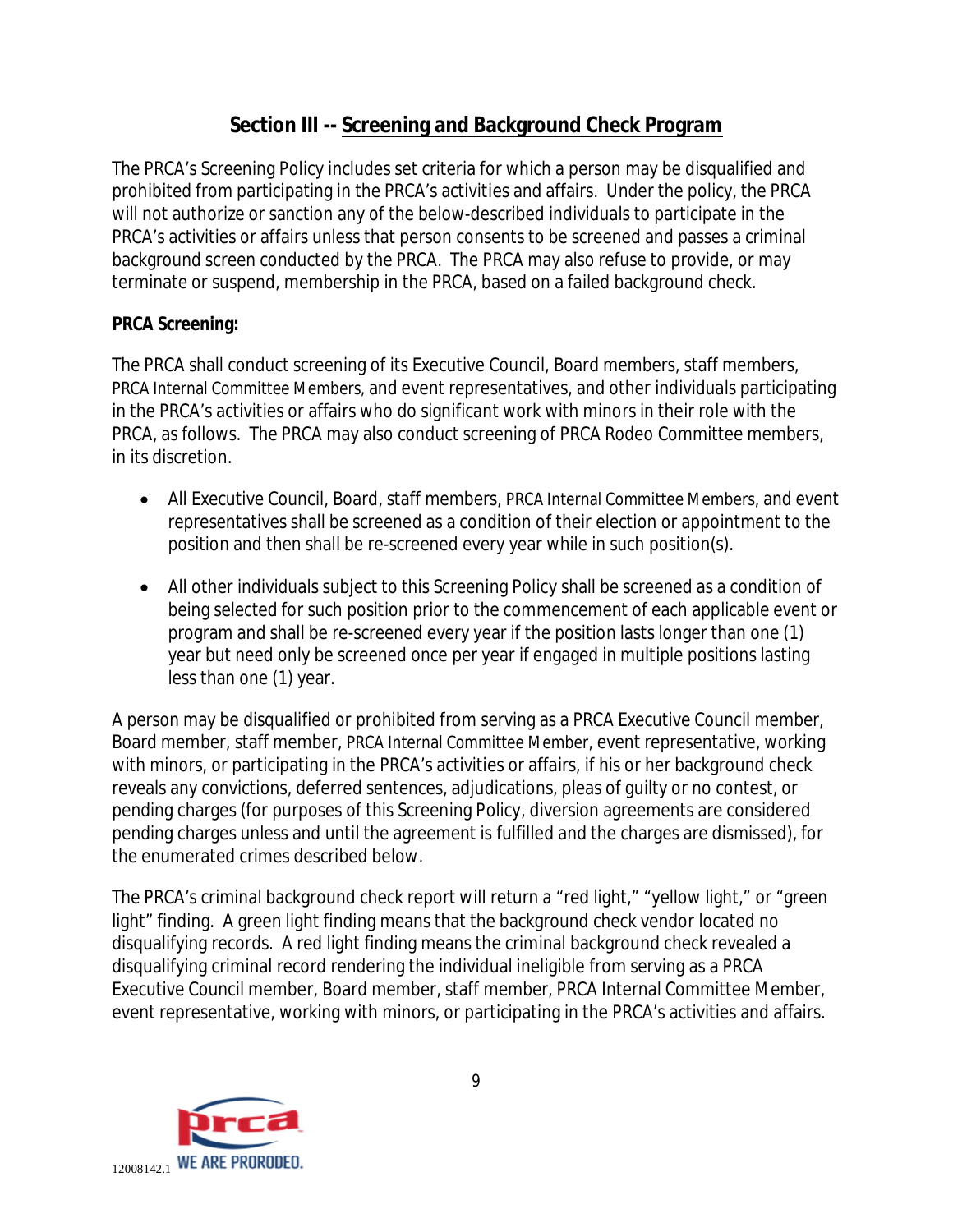A "yellow light" finding means the criminal background check revealed a criminal record that may disqualify the individual. "Yellow lights" will be reviewed by the Human Resources ("HR") Director or his/her designee, who may request additional information from the individual. The HR Director's or his/her designee's decision is final.

Individuals who are subject to disqualification under a "red light" or "yellow light" finding may challenge the accuracy of the information reported by the criminal background check vendor with the vendor.

"Red lights" are any conviction, deferred sentence or adjudication, or guilty plea or no contest at any time, or charge (a diversion agreement will be considered a charge unless and until the agreement is fulfilled and the charge(s) dismissed), for any of the following:

- (a) Any felony involving:
	- (i) Murder or homicide;
	- (ii) Violent sex crimes, including rape and sexual abuse or assault;
	- (iii) Rape;
	- (iv) Sex crimes involving minors;
	- (v) Child endangerment, neglect, or abuse or assault;
	- (vi) Violent crimes involving weapons (e.g., armed robbery, assault involving a weapon);
	- (vii) Animal abuse.
- (b) Any misdemeanor involving:
	- (i) Violent sex crimes, including rape and sexual assault;
	- (ii) Rape;
	- (iii) Sex crimes involving minors;
	- (iv) Child endangerment, neglect or abuse.

An individual will also be subject to a "red light" if the PRCA receives notification that the individual is currently subject to any sanction, whether temporary or permanent, by (1) the U.S. Center for SafeSport; or (2) another sport's governing body for Safe Sport-related violations.

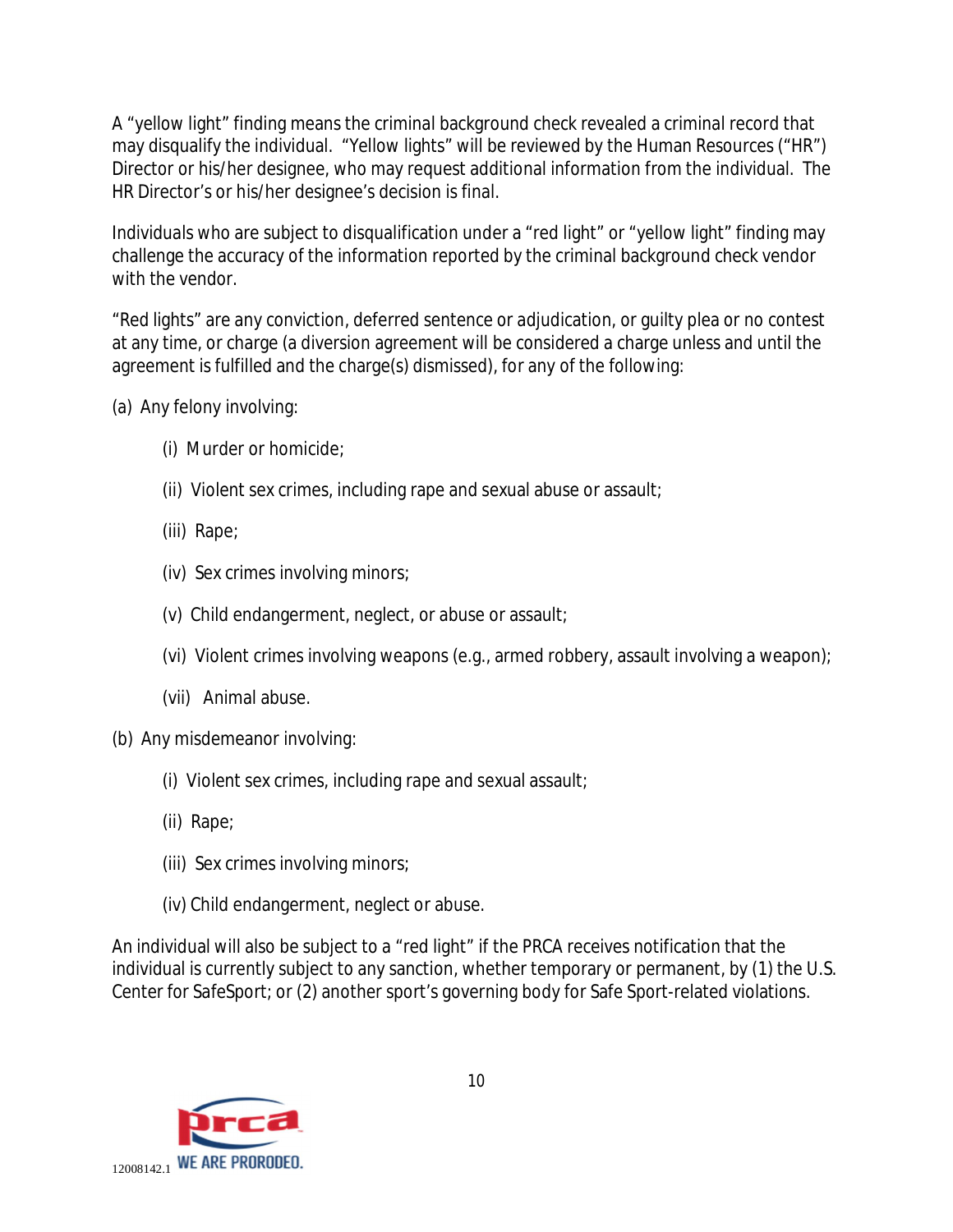"Yellow lights" are any conviction, deferred sentence or adjudication, or guilty plea or no contest at any time, or charge (a diversion agreement will be considered a charge unless and until the agreement is fulfilled and the charge(s) dismissed), for any of the following:

(a) Any felony involving:

 (i) Non-violent sex crimes or sex crimes not otherwise included in "red lights" above, including lewd conduct, indecent exposure, public indecency, prostitution, and offender registration violations;

(ii) Violence against a person not included in the "red lights" above;

(iii) Any other felony not included in the "red lights" above.

(b) Any misdemeanor involving:

 (i) Non-violent sex crimes or sex crimes not otherwise included in "red lights" above, including lewd conduct, indecent exposure, public indecency, prostitution, and offender registration violations;

(ii) Violence against a person within the previous five years; \*

(iii) Animal abuse.

(c) Multiple felony and/or misdemeanor offenses not otherwise included in the "red lights" above.

(d) Any attempt of the offenses listed in sections (a) and (b) of either the "red lights" or "yellow lights."

*\* Period of ineligibility calculated based on offense disposition date.*

If an individual who is subject to this Screening Policy becomes subject to one of the offenses listed as "red lights" or "yellow lights" after passing a background check, he or she is required to report the issue to the HR Director immediately. Failure to do so constitutes a violation of this Policy.

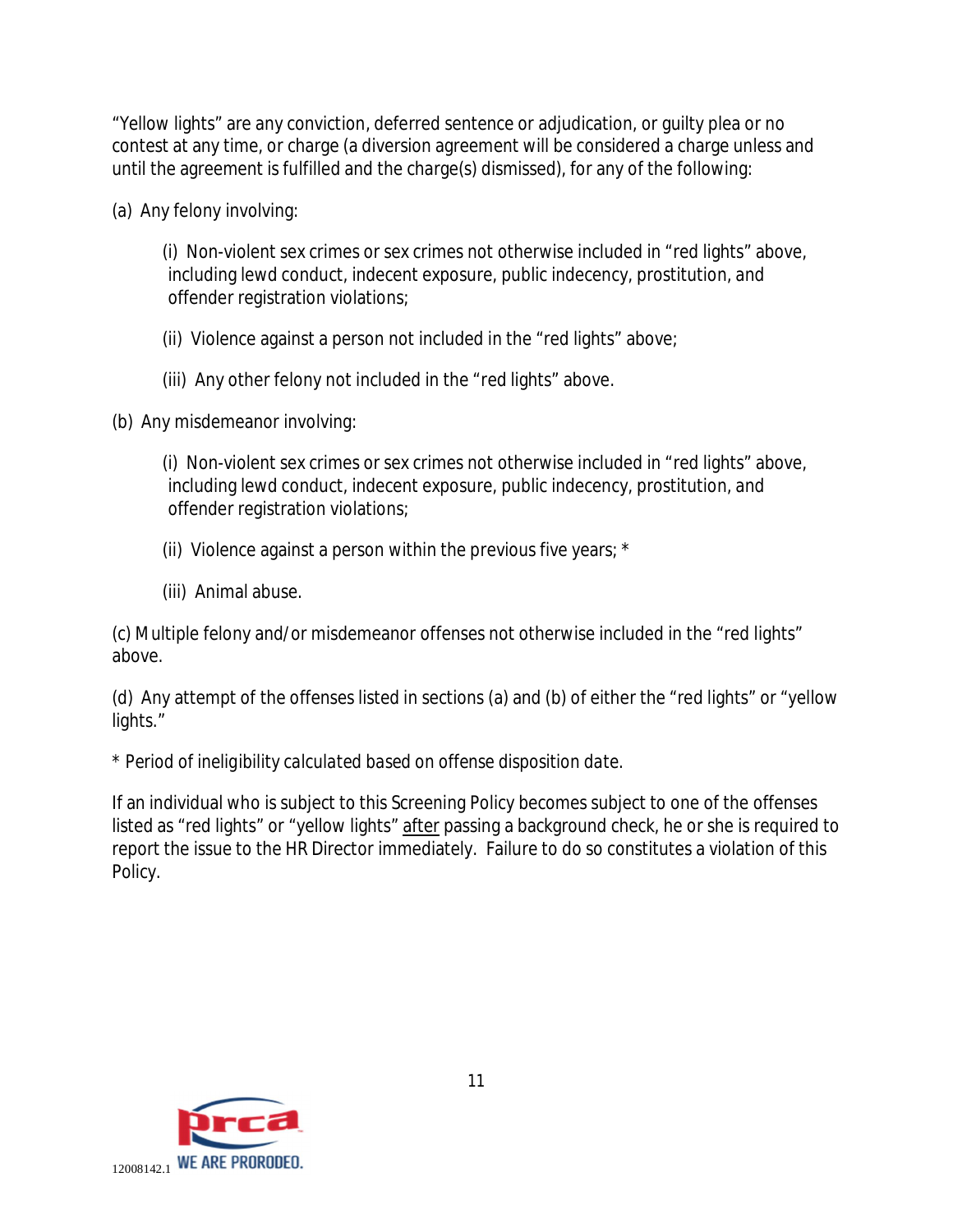# **Section IV -- Reporting of Concerns of Abuse and Misconduct**

## **REPORTING POLICY**

Covered Individuals are encouraged to report violations of this Policy to the PRCA. **Failure of Covered Individuals to report the following is a violation of this Policy:** (1) any Misconduct involving a minor; (2) suspicions or allegations of child physical or sexual abuse; and (3) sexual misconduct, as defined in this Policy, including, but not limited to, suspicions or allegations of sexual abuse. If the PRCA receives a report of physical or sexual misconduct involving a minor, the PRCA will make a report to the proper law enforcement authorities. This may not absolve the original reporter of his or her duty to report physical or sexual misconduct toward a minor to law enforcement authorities. Many states have reporting requirements, and you should determine whether you have a personal obligation to report to law enforcement authorities.

**In some cases, an individual may be hesitant about reporting suspected abuse because they are unsure about the credibility of the person making the allegation, are unsure about the credibility or validity of the facts on which the allegations are based, or are concerned about the potential consequences of a false report. It is critical that reporting parties not attempt to evaluate the credibility or validity of child physical or sexual abuse allegations as a condition for or prior to reporting their concerns.** 

## **REPORTING PROCEDURE**

### **To Whom to Report**

All reports of violations of any part of this Policy shall be made to the PRCA's HR Director or the Assistant Rodeo Administrator. Additionally, suspicions or allegations of child physical or sexual abuse may, *and in many cases must*, be made to the appropriate law enforcement authorities. A compilation of information on when a person must make a report to law enforcement authorities can be found at:

[www.childwelfare.gov](http://www.childwelfare.gov) [http://www.childwelfare.gov/systemwide/laws\\_policies/statutes/manda.cfm](http://www.childwelfare.gov/systemwide/laws_policies/statutes/manda.cfm) [http://www.childwelfare.gov/systemwide/laws\\_policies/state/](http://www.childwelfare.gov/systemwide/laws_policies/state/)

### **How to Report to the PRCA**

Reports to the PRCA may be made by emailing [safesport@prorodeo.com](mailto:safesport@prorodeo.com) calling Michelle Maestas 719-528-4778.

The PRCA will take a report in the way that is most comfortable for the person initiating a report, including an anonymous, in-person, verbal or written report. Anonymous reporting may

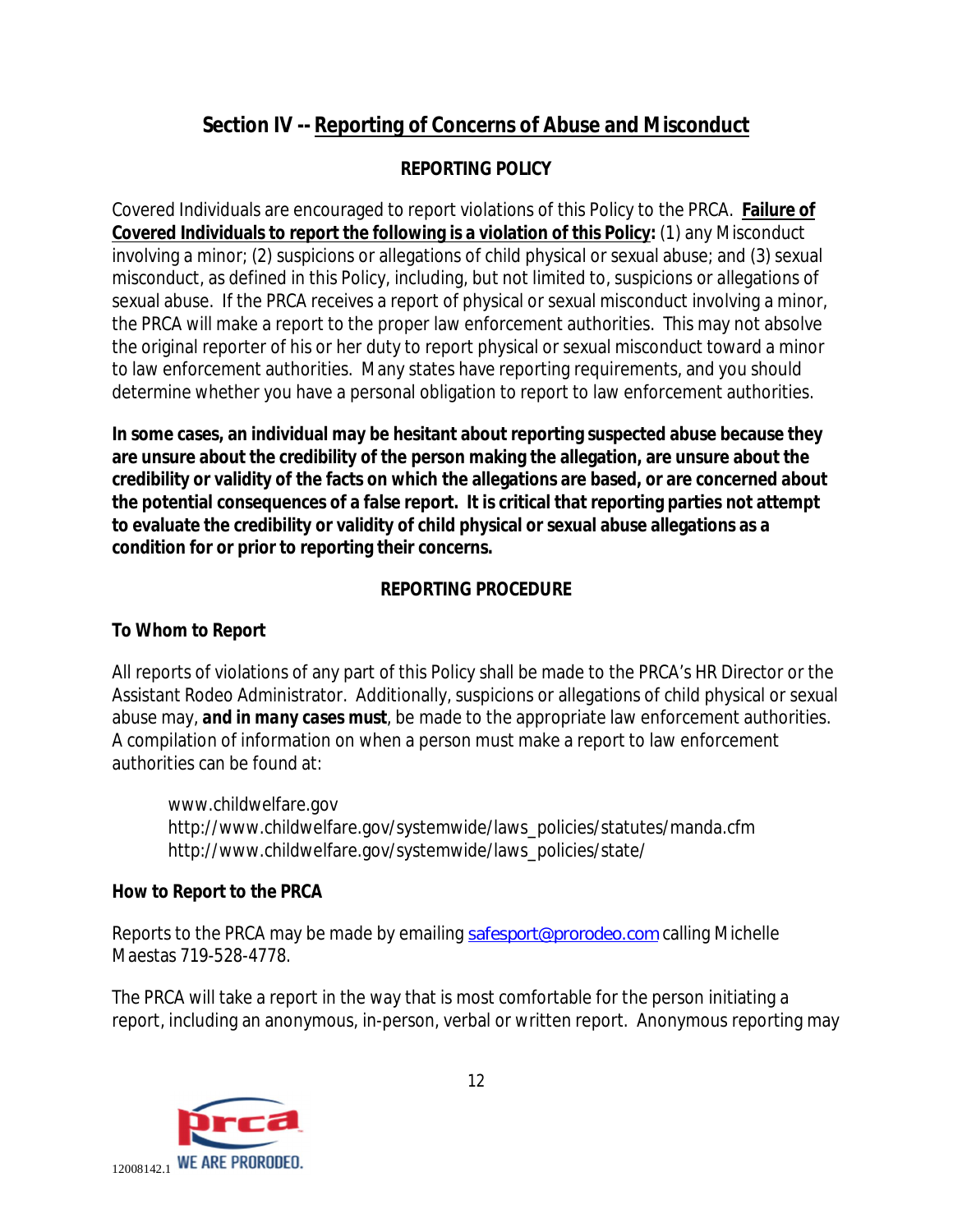make it difficult for the PRCA to investigate or properly address misconduct or abuse. However, the PRCA will accept anonymous reports.

If reporting by email, **it is strongly encouraged that the following information be included**: 1) the name(s) and contact information of the complainant(s); 2) the type of misconduct alleged; 3) the name(s) of the individual(s) alleged to have committed the misconduct; 4) the name(s) of the alleged victim(s); 5) the approximate date(s) the misconduct was committed; 6) the names of other individuals who might have information regarding the alleged misconduct; 7) a summary statement of the reasons to believe that misconduct has occurred.

#### **"Whistleblower" Protection**

The PRCA will not encourage, allow or tolerate attempts from any individual, group or organization to retaliate, punish, allow, or in any way harm any individual(s) who reports a concern in good faith. Such actions against a complainant will be considered a violation of this Policy and grounds for disciplinary action. However, this "Whistleblower" protection is not intended to shield complainants from discipline for engaging in other misconduct.

### **Bad-Faith Allegations**

Submitting a knowingly false allegation is prohibited and may violate state and criminal civil defamation laws. Such reports will be considered a violation of this Policy and grounds for disciplinary action.

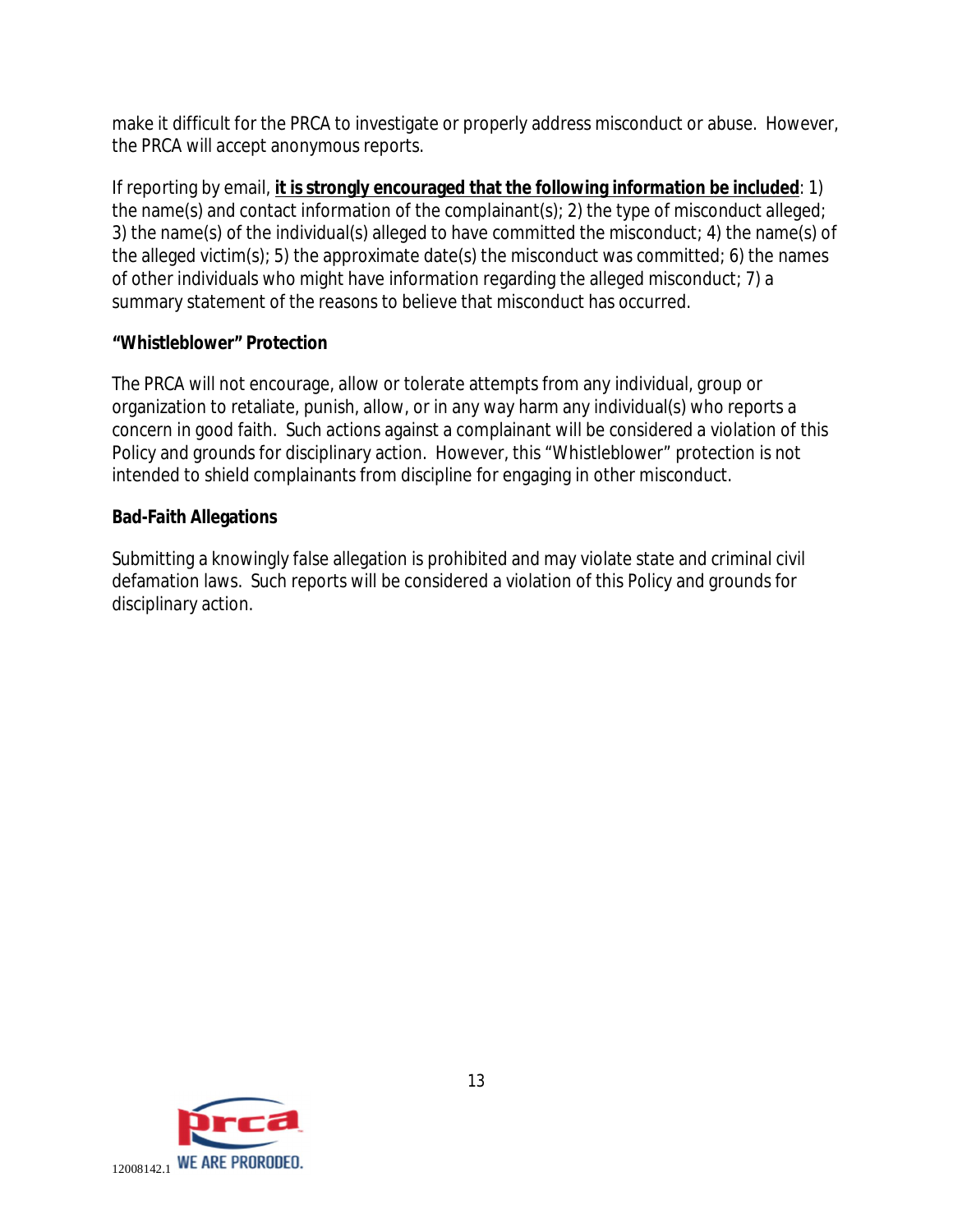## **Section V -- Responding to Reports of Abuse and Other Misconduct**

In response to allegations of abuse or misconduct, the following procedures and guidelines shall apply.

#### **INVESTIGATION AND/OR DISCIPLINARY PROCEEDINGS**

Upon a report or other notice of credible information or allegations that a Covered Individual (1) may have engaged in actual or suspected child physical or sexual abuse; or (2) may have otherwise violated this Policy, the PRCA shall conduct an investigation and/or institute disciplinary proceedings, as and if appropriate. Depending on the nature of the incident reported, an investigation may or may not be conducted, and the extent of that investigation may likewise vary. Any investigation shall be conducted by the HR Director, the Assistant Rodeo Administrator, and/or his/her designee. Any disciplinary action or proceedings shall be instituted by the same. Upon receipt of a credible allegation involving a Policy violation, the PRCA may notify its Executive Council, Board members, staff members, volunteers, and/or parents, as appropriate.

**Notwithstanding the foregoing, if the PRCA receives a report of physical or sexual misconduct involving a minor, the PRCA will make a report to the proper law enforcement authorities. Further, the PRCA may refrain from conducting any investigation or hearing procedure in response to allegations of child physical or sexual abuse if requested by, and for such period of time requested by, law enforcement authorities, including due to a pending criminal investigation or criminal prosecution.** 

**Notwithstanding anything in this Policy, the PRCA will address any allegations of misconduct and impose any discipline against its staff members in accordance with its employment policies and procedures and other documents governing the employment. Likewise, PRCA may address allegations of misconduct and impose discipline against independent contractors in accordance with the terms of the contract. PRCA Employees, PRCA Contractors, and PRCA Volunteers are not entitled to the process and hearing procedures described in this Section V, except to the extent that they are also members of the PRCA, in which case they may use the hearing process only in connection with their membership in the PRCA.**

If the PRCA determines that disciplinary action is warranted, it shall issue a letter to the respondent notifying him/her of the violation and the proposed disciplinary action. In instances where the proposed disciplinary action is a suspension or termination of membership in the PRCA, and/or suspension or termination of respondent's participation in the activities or affairs of the PRCA, respondent shall be given ten (10) days from the date of the letter to request a **HEARING**, to be conducted pursuant to the process below. If the PRCA determines that provisional action is warranted, the imposition of the provisional action and the timing of any

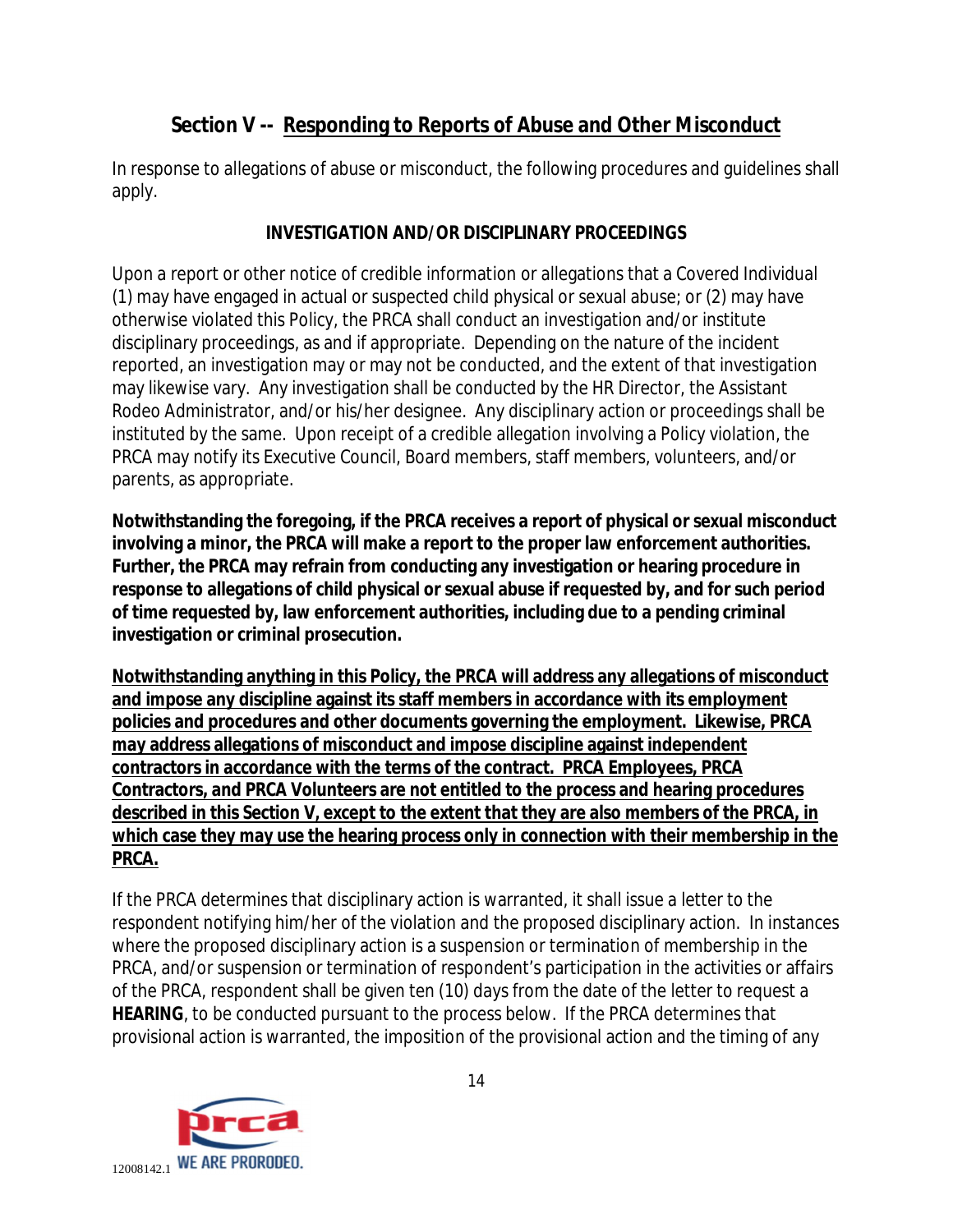related hearing(s) shall be as determined by the PRCA in accordance with the section on **PROVISIONAL ACTION**, below.

Hearings under this policy will be conducted by the PRCA Safe Sport Hearing Panel. The pool of Hearing Panel members shall consist of 3-10 individuals. For any **HEARING** under this policy, the Chair of the Hearing Panel shall select a panel of three individuals from this pool, and appoint one of them the chair of that panel. Once appointed, the panel shall set pre-hearings deadlines, make decisions on any pre-hearing motions or other issues, conduct the hearing, and take other related action as appropriate.

### **IMPORTANCE OF CONFIDENTIALITY**

The substance of any investigation and/or disciplinary proceedings must be kept confidential until a final decision has been rendered, to the greatest extent possible. An investigator shall not discuss the investigation with anyone except for the purposes of conducting the investigation, and except as requested by law enforcement or child protection authorities. Hearings will be closed and confidential, to the extent possible, other than for notification of the outcome. Participants in the hearing, including the PRCA Safe Sport Hearing Panel, alleged offender, the PRCA representative, victim, and any witnesses, shall be required to keep the proceedings confidential, except as requested by law enforcement or child protection authorities. The hearing panel shall only discuss the proceedings, including testimony and other evidence presented, amongst themselves and shall deliberate among themselves to reach a decision.

### **DISCIPLINARY ACTION**

Disciplinary action may take the form of, as appropriate, a warning, reprimand, temporary suspension from participation in the activities and affairs of the PRCA, or up to and including a permanent ban on participation in the activities and affairs of the PRCA, subject to **HEARINGS** where required. **Penalties imposed, and disciplinary action taken shall not be governed by, or factored into, the progressive discipline process set forth in the PRCA Bylaws and/or Rule Book. Disciplinary action under this Policy is separate and apart from, and is not governed by, the disciplinary processes in the PRCA Bylaws and/or Rule Book.**

### **PROVISIONAL ACTION**

Upon receipt of a credible and reasonably substantiated allegation of misconduct and when such allegation indicates that the accused individual's continued participation with the PRCA poses a risk of ongoing harm to Protected Individuals within the Scope of this Policy, the PRCA may provisionally suspend the accused individual from participation in the PRCA's activities and affairs, or impose such other restriction on the accused's participation, as may be appropriate for the safety of Protected Individuals. Provided, however, that an individual may not be provisionally suspended or restricted without either: (1) an opportunity for a **PROVISIONAL** 

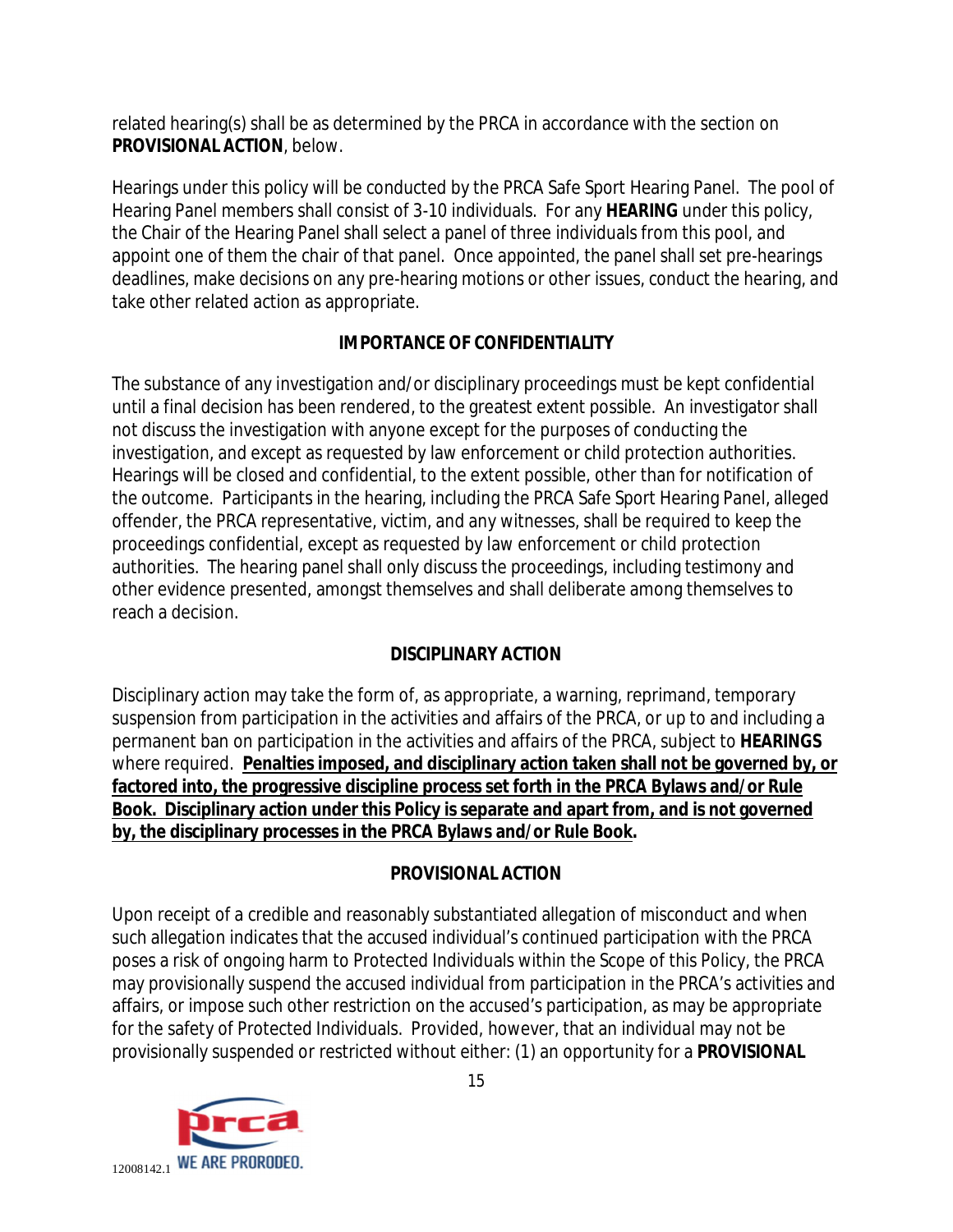**HEARING**, either before imposition of the provisional action or on a timely basis after the imposition of the provisional action; or (2) an opportunity for an expedited **FULL HEARING** on a timely basis after imposition of the provisional action. Violation of a provisional suspension under this Policy will be considered a separate violation of this Policy, apart from the underlying misconduct alleged.

#### **PROVISIONAL HEARING**

In the event that (1) the PRCA takes, or has taken, provisional action that would limit an accused's opportunity to participate in the activities or affairs of the PRCA; and (2) the accused has been offered and exercises his or her option for a provisional hearing, then a panel of three from the PRCA Safe Sport Hearing Panel shall be convened to determine whether the provisional action should be imposed pending the outcome of a full hearing before the Hearing Panel. In a provisional hearing, provisional action will be imposed or sustained where the Hearing Panel determines, by a preponderance of the evidence, that the accused poses a risk of ongoing harm to Protected Individuals within the Scope of this Policy. The provisional hearing may be conducted in-person, by phone, or in writing. The Hearing Panel shall conduct the hearing and publish its results shortly thereafter.

#### **FULL HEARINGS**

In cases where the PRCA seeks to suspend or otherwise limit an individual's opportunity to participate in the activities or affairs of the PRCA, the PRCA shall provide notice to such individual of the allegations made and offer such individual a hearing on the allegations. If the individual chooses a hearing, a panel of three (3) from the PRCA Safe Sport Hearing Panel will conduct a hearing to determine whether, by a preponderance of the evidence, the accused individual violated this Policy.

The accused individual shall have the right to (1) receive written notice of the allegations and the PRCA's recommended penalty; (2) present relevant information to the Hearing Panel; and (3) be represented by legal counsel (at the party's own expense). In connection with any hearing the accused individual must be given a reasonable opportunity to respond to the allegations brought forward. This may or may not include cross examination of the victim.

A hearing date shall be scheduled no more than 60 days and no fewer than 30 days after notice has been issued, except in unusual circumstances or at the request of the parties. Notice of the allegation and hearing shall be provided via certified mail, return receipt requested, and email, to the individual's address and email address on file with the PRCA. The individual shall have ten (10) days to respond, either accepting the proposed penalty, or requesting a hearing. Alternatively, where provisional action has been imposed and no provisional hearing held, then a hearing shall take place no more than 30 days after notice has been issued, except in unusual circumstances or at the request of the parties.